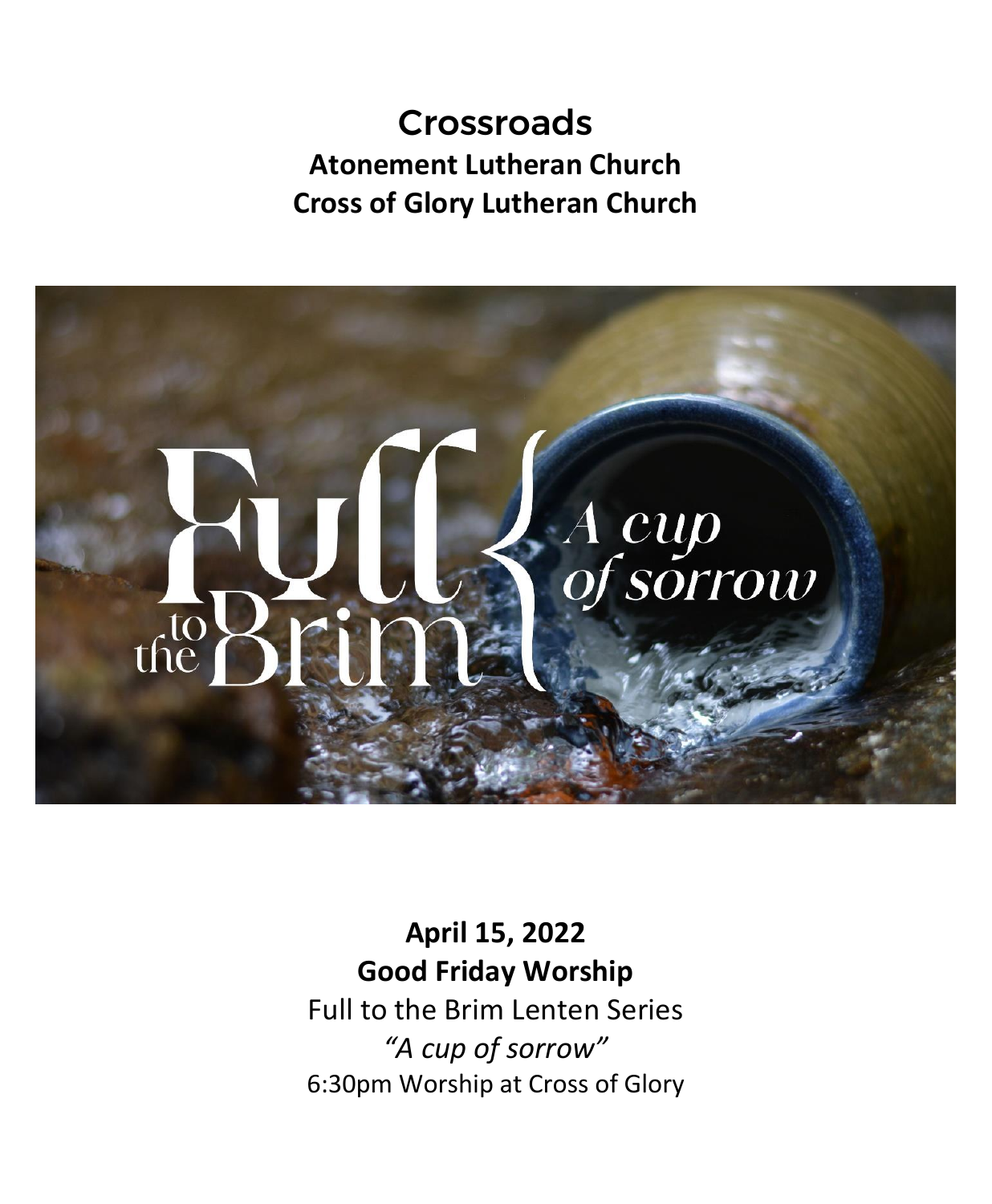## *WELCOME! Thank you for joining us.*

### **Thank You to Our Staff and Volunteers**

Pastor Cassie Nault Shannon Rosas, Atonement Minister of Music Diane Lightbody, Atonement Accompanist Jaime Verkuilen, Cross of Glory Choir Director Ivan Konev, Cross of Glory Accompanist Matt Verkuilen/Jon Thomalla/Tony Houfek - Audio-Visual Crew Marilyn Goldsworthy & Dani Gow – Sunday School/Youth Group

|                | 6:30 <sub>pm</sub>                   |
|----------------|--------------------------------------|
| <b>Ushers</b>  | Tom & Becky Redding                  |
| <b>Lectors</b> | Claire & Jaime Verkuilen, Jim Nelson |

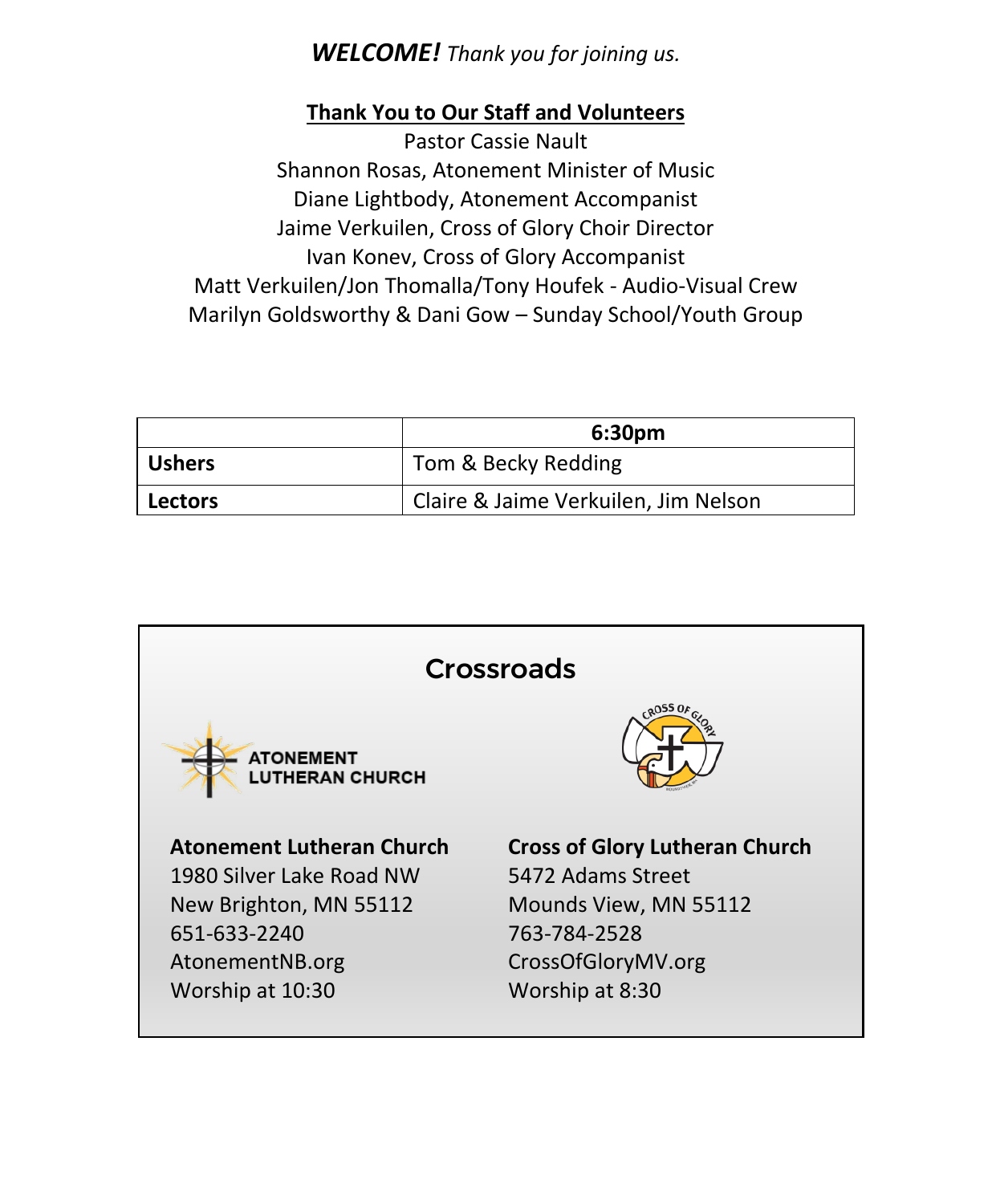## **Thank you for being here for worship! These are our safety practices for worship in the sanctuary.**

As more of us are returning to worship, it is important to remember that the pandemic is not over and we must still work together to keep each other safe.

*Please remember that everyone has their own comfort level, which might not be the same as yours, and we must respect each other's feelings.*

- 1. If you are feeling ill, please do not stay for worship. Go home and get well.
- 2. If you are a guest, please be sure to add your name and email address or phone number to the signup sheet in the narthex. This is for contact tracing.
- 3. As you enter and leave the sanctuary, make sure to give others enough space to safely pass at a distance. Let us extend welcome to one another by maintaining some social distance for those who require it.
- 4. If you test positive for COVID-19 and have attended in-person worship while potentially having the virus, please contact the church office so we can notify those who attended worship. We keep this information confidential – we do not identify who has COVID, only that there was a case in worship.

It is wonderful to be in worship together.

Please follow these guidelines so we can continue worshipping in-person in the sanctuary. Thank you!

*"Prayer by Rev. Sarah (Are) Speed | A Sanctified Art LLC | sanctifiedart.org."*

*Reprinted from "Evangelical Lutheran Worship" copyright © 2006 Augsburg Fortress All rights reserved. Used by permission of Augsburg Fortress license #SBL141694 Portions of the text is taken from Sundays & Seasons, copyright © 2013 Augsburg Fortress*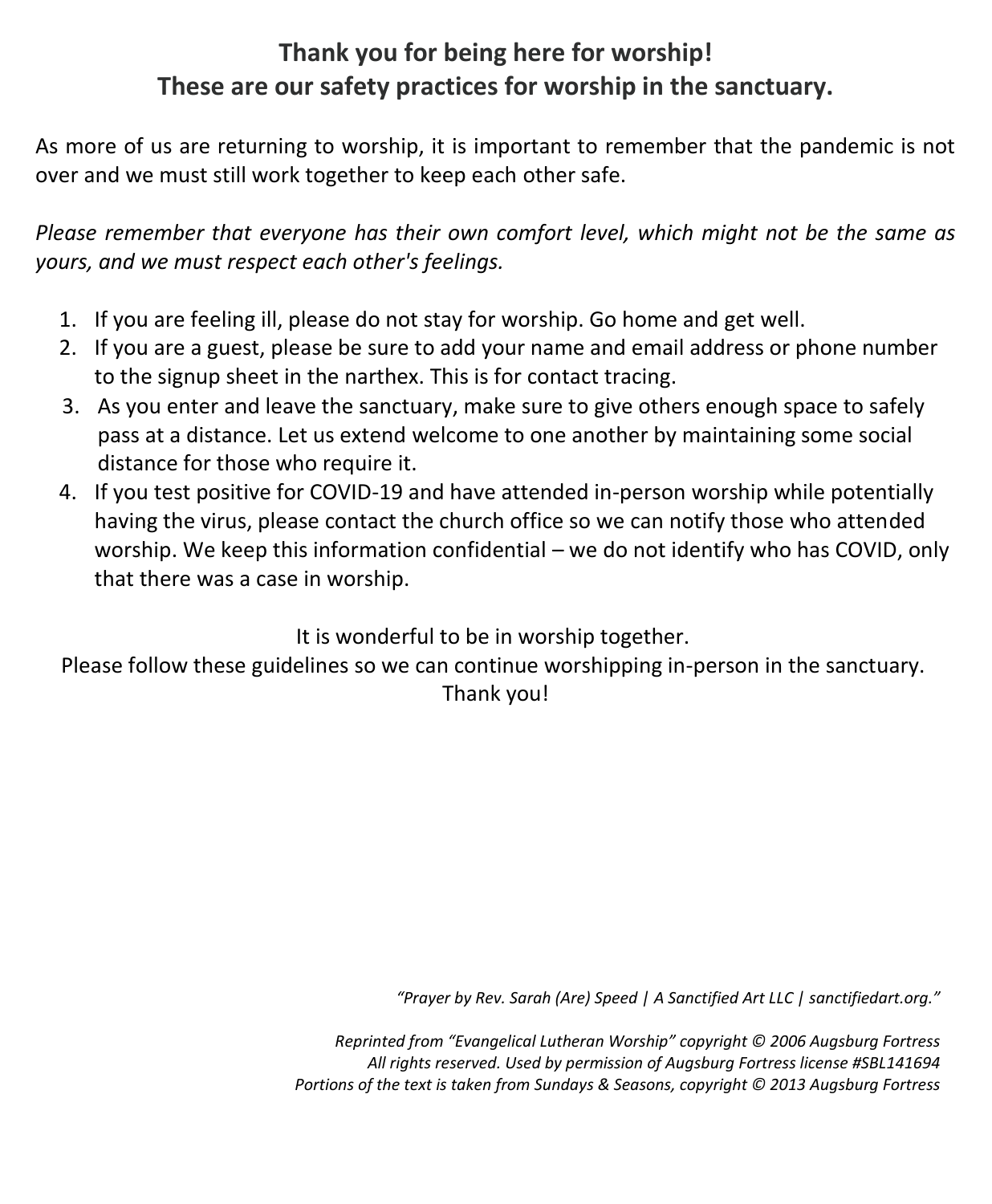## **Order of Worship**

## **Enter in silence**

*Please stand as you are able.*

**Call to Worship (read responsively)** Let us remember **how the sky went dark.** Let us remember **how his mother was there.** Let us remember **how people mocked him.** Let us remember **how his friends fled.** Let us remember, **how in the midst of all that, Jesus still chose love.** Let us worship holy God.

### **Call to Confession**

#### **Prayer of Confession**

 **All: God of unfathomable mercy, if we were there, we'd like to think that we would have defended you. We'd like to think that we would have stopped the guards and silenced the mockery, protected your body and defended your name. However, if we're honest with ourselves, we probably would have been at the edge of the crowd—silent and afraid. How often are we silent and afraid? How often do we wait for the stones to cry out for us? Forgive us. Please forgive us. Amen.**

### **Words of Forgiveness**

Even from his place on the cross, even while being met with cruelty and violence, Jesus overflows with truth and grace.

He sees those around him. He speaks connection and belonging into existence. He offers forgiveness.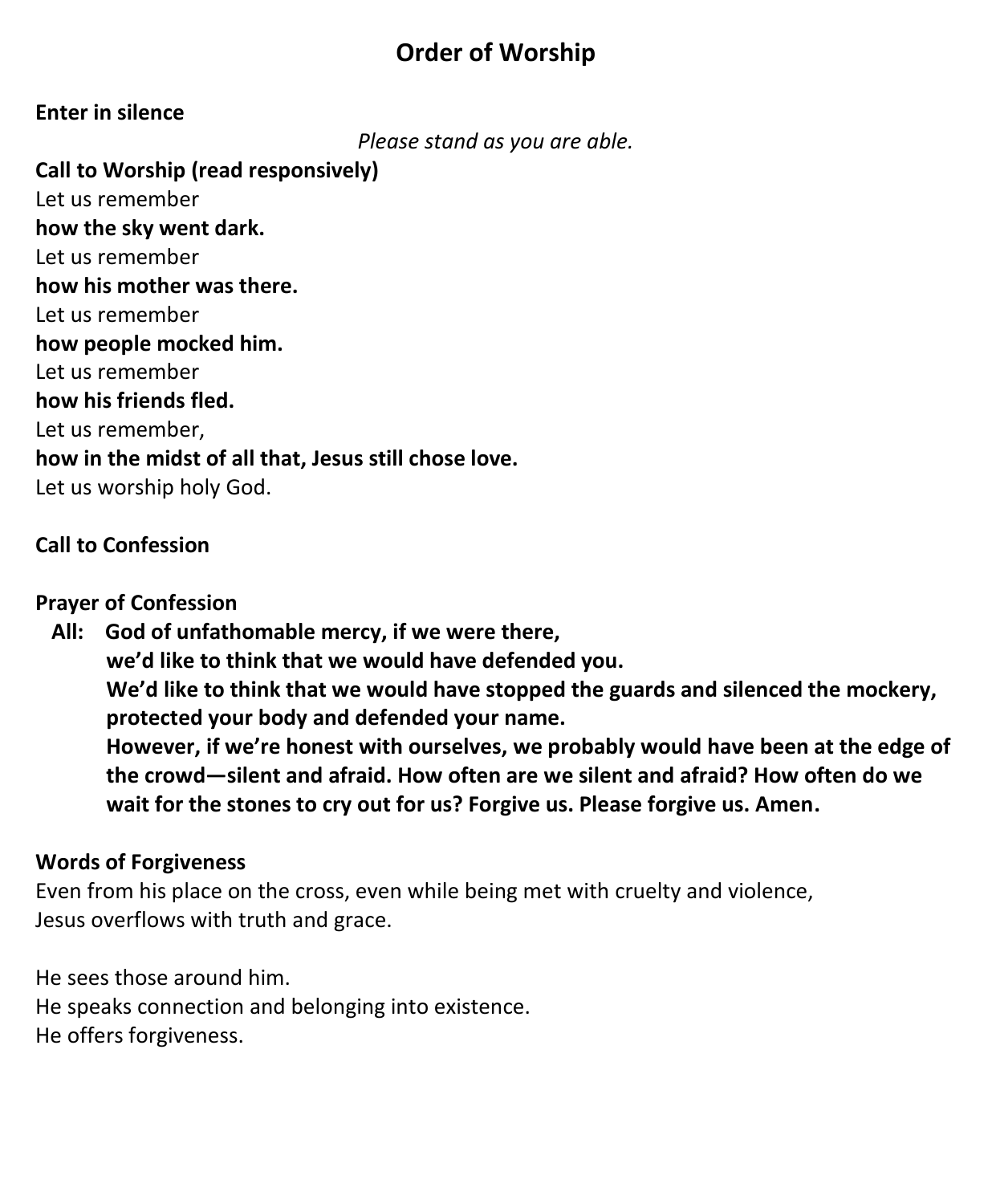Friends, if this is true from the cross, it is certainly true here. We are surrounded by grace. **All: We are held in love.**  We are forgiven—over and over again. **All: That truth never changes. Thanks be to God.** *Please be seated.*

#### **Hymn**

"O Sacred Head, Now Wounded", vs. 1 & 2 ELW #351

**Prayer for Illumination**

**All: God who asked for a drink, God who was killed by the state, God who offered love and grace even from the cross— we are at a loss for words. What do we do with this day? The air is heavy. Our hearts are heavy. The suffering of this world feels particularly close, spilling out all over us. And yet, even in this space, we know you are moving. Even in this space, we know that this is not the end. Give us the heart to hear this story and the courage to let it change us. Gratefully we pray, amen.**

**Psalm 22 (read responsively)**  $1$ My God, my God, why have you forsaken me? Why so far from saving me, so far from the words of my groaning? <sup>2</sup>**My God, I cry out by day, but you do not answer; by night, but I find no rest.**

<sup>3</sup>Yet you are the Holy One, enthroned on the praises of Israel. <sup>4</sup>**Our ancestors put their trust in you, they trusted, and you rescued them.**

<sup>5</sup>They cried out to you and were delivered; they trusted in you and were not put to shame. <sup>6</sup>**But as for me, I am a worm and not human, scorned by all and despised by the people.**

<sup>7</sup>All who see me laugh me to scorn; they curl their lips; they shake their heads.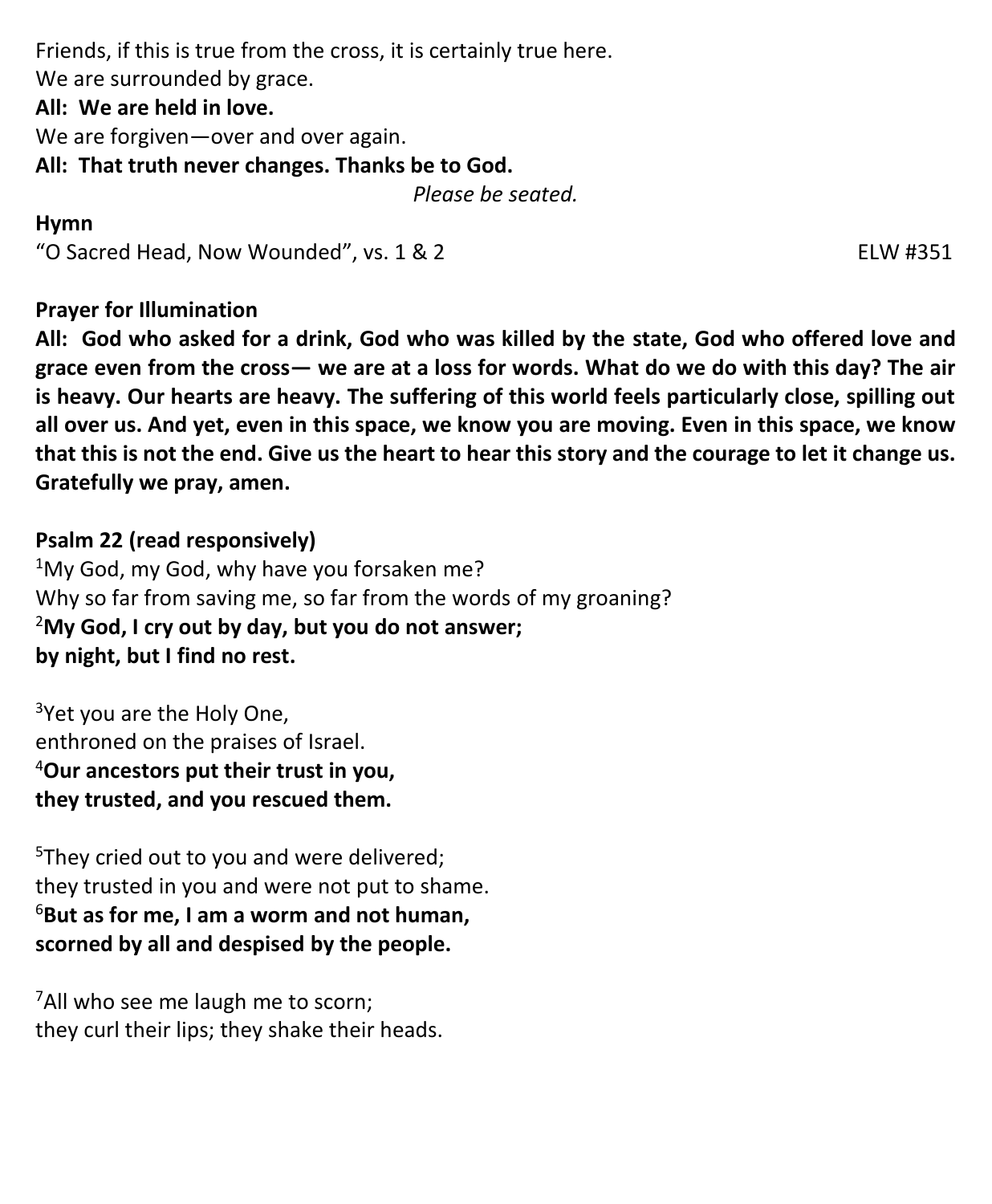8 **"Trust in the LORD; let the LORD deliver; let God rescue him if God so delights in him."**

 $9$ Yet you are the one who drew me forth from the womb, and kept me safe on my mother's breast.

<sup>10</sup>**I have been entrusted to you ever since I was born; you were my God when I was still in my mother's womb.**

<sup>11</sup>Be not far from me, for trouble is near, and there is no one to help. <sup>12</sup>**Many young bulls encircle me; strong bulls of Bashan surround me.**

 $13$ They open wide their jaws at me, like a slashing and roaring lion. <sup>14</sup>**I am poured out like water; all my bones are out of joint; my heart within my breast is melting wax.**

 $15$ My strength is dried up like a potsherd; my tongue sticks to the roof of my mouth; and you have laid me in the dust of death.

<sup>16</sup>**Packs of dogs close me in, a band of evildoers circles round me; they pierce my hands and my feet.**

17I can count all my bones while they stare at me and gloat. <sup>18</sup>**They divide my garments among them; for my clothing, they cast lots.**

<sup>19</sup>But you, O LORD, be not far away; O my help, hasten to my aid. <sup>20</sup>**Deliver me from the sword, my life from the power of the dog.**

<sup>21</sup> Save me from the lion's mouth! From the horns of wild bulls you have rescued me.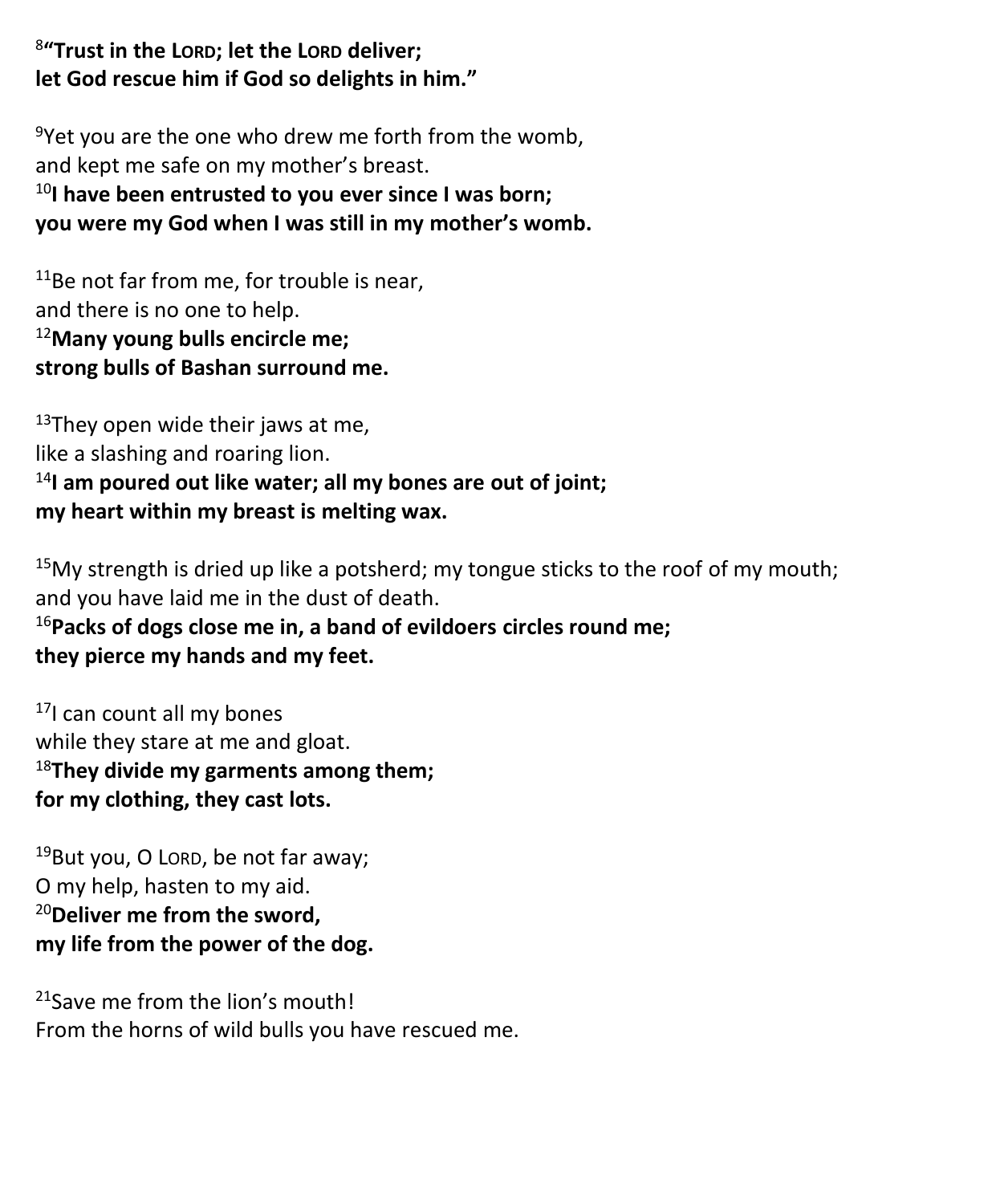## <sup>22</sup>**I will declare your name to my people; in the midst of the assembly I will praise you.**

 $23$ You who fear the LORD, give praise! All you of Jacob's line, give glory. Stand in awe of the LORD, all you offspring of Israel.

## <sup>24</sup>**For the LORD does not despise nor abhor the poor in their poverty; neither is the LORD's face hidden from them;**

## **but when they cry out, the LORD hears them.**

<sup>25</sup>From you comes my praise in the great assembly; I will perform my vows in the sight of those who fear the LORD. <sup>26</sup>**The poor shall eat and be satisfied,** Let those who seek the LORD give praise! May your hearts live forever!

 $27$ All the ends of the earth shall remember and turn to the LORD; all the families of nations shall bow before God. <sup>28</sup>**For dominion belongs to the LORD, who rules over the nations.**

 $29$ Indeed, all who sleep in the earth shall bow down in worship; all who go down to the dust, though they be dead, shall kneel before the LORD. <sup>30</sup>**Their descendants shall serve the LORD, whom they shall proclaim to generations to come.**

 $31$ They shall proclaim God's deliverance to a people yet unborn, saying to them, "The LORD has acted!"

### **Hymn**

"O Sacred Head, Now Wounded", vs. 3 & 4 ELW #351

## **Bible Reading: Hebrews 10:16-25**

[After the Holy Spirit says,] <sup>16</sup>"This is the covenant that I will make with them after those days, says the Lord: I will put my laws in their hearts, and I will write them on their minds," <sup>17</sup>he also adds. "I will remember their sins and their lawless deeds no more." <sup>18</sup>Where there is forgiveness of these, there is no longer any offering for sin.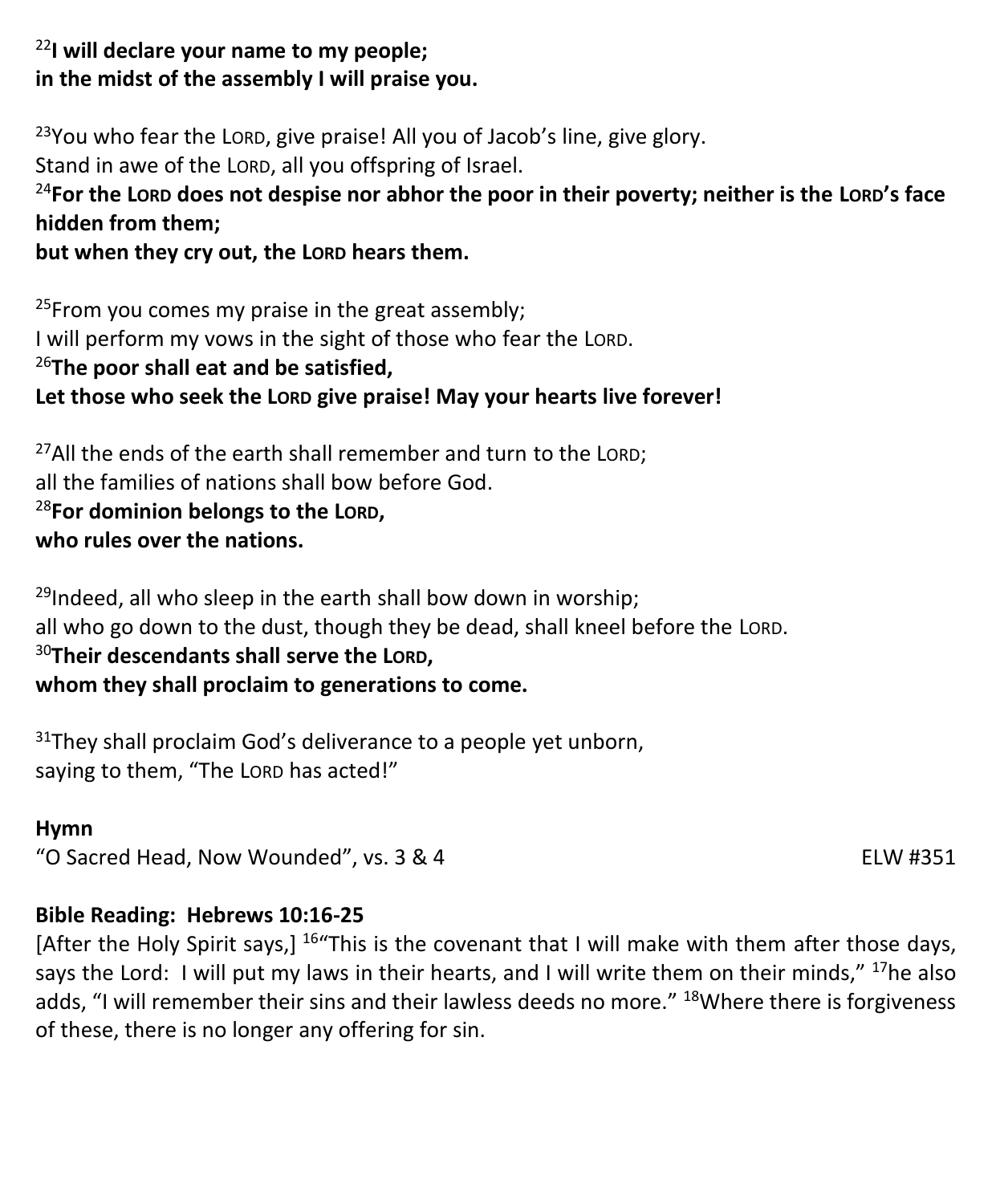$19$ Therefore, my friends, since we have confidence to enter the sanctuary by the blood of Jesus, <sup>20</sup>by the new and living way that he opened for us through the curtain (that is, through his flesh), <sup>21</sup>and since we have a great priest over the house of God, <sup>22</sup>let us approach with a true heart in full assurance of faith, with our hearts sprinkled clean from an evil conscience and our bodies washed with pure water. <sup>23</sup>Let us hold fast to the confession of our hope without wavering, for he who has promised is faithful. <sup>24</sup>And let us consider how to provoke one another to love and good deeds,  $25$  not neglecting to meet together, as is the habit of some, but encouraging one another, and all the more as you see the Day approaching.

*Please stand as you are able.* **Gospel Acclamation Contract Cassie Nault Contract Cassie Nault Pastor Cassie Nault Gospel: John 18:1-12 Choir Anthem** "Garden of Tears" **John 18:13-27 Hymn** "Ah, Holy Jesus", vs. 1 & 3 ELW #349 **John 18:28-40; 19:1-16 Hymn** "Were You There", vs. 1 & 2 ELW #353 **John 19:17-30 Hymn** "Were You There", v. 3 ELW #353 **John 19:31-37 Hymn**

| .                           |          |
|-----------------------------|----------|
| "Were You There", vs. 4 & 5 | ELW #353 |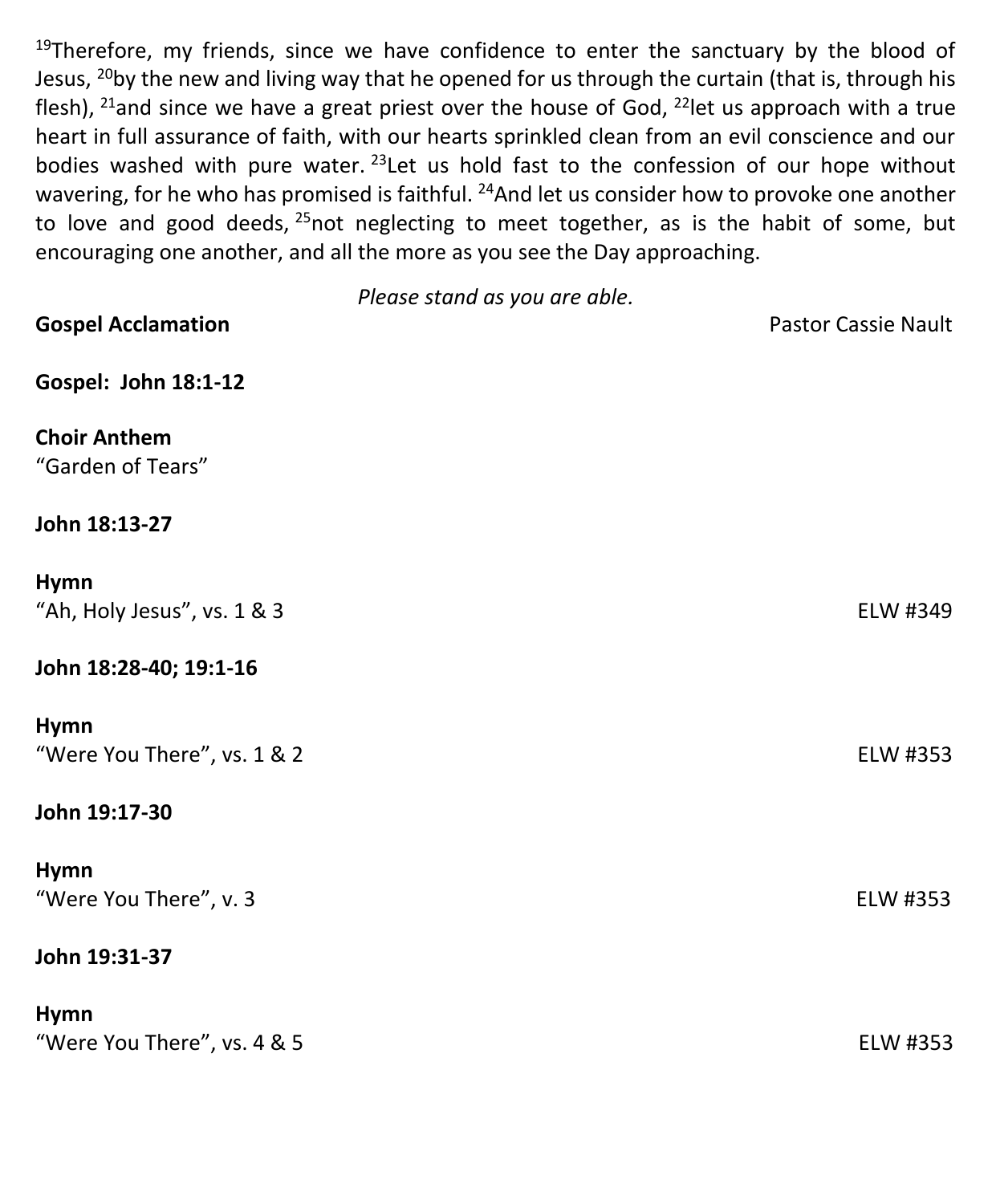#### **John 19:38-42**

**Choir Anthem** "A Tree Once Stood"

**Affirmation of Faith (read responsively)** We believe that the crucifixion shows us the worst in humanity**violence inflicted on the innocent, shame poured out in excess, mockery for the sake of mockery, and abandonment of those we love.** 

We believe that Jesus shows us the best in humanity**grace where grace is undeserved, humility in the face of power, justice in the face of oppression, love that overcomes.** 

So today, as one voice, we choose **the latter.**  We choose **love.**  We choose **grace.**  We choose **one another.**  We choose **to remember.**  Let it be so. **Amen.**

**Prayers of Intercession**

**Lord's Prayer Our Father, who art in heaven, hallowed be thy name,**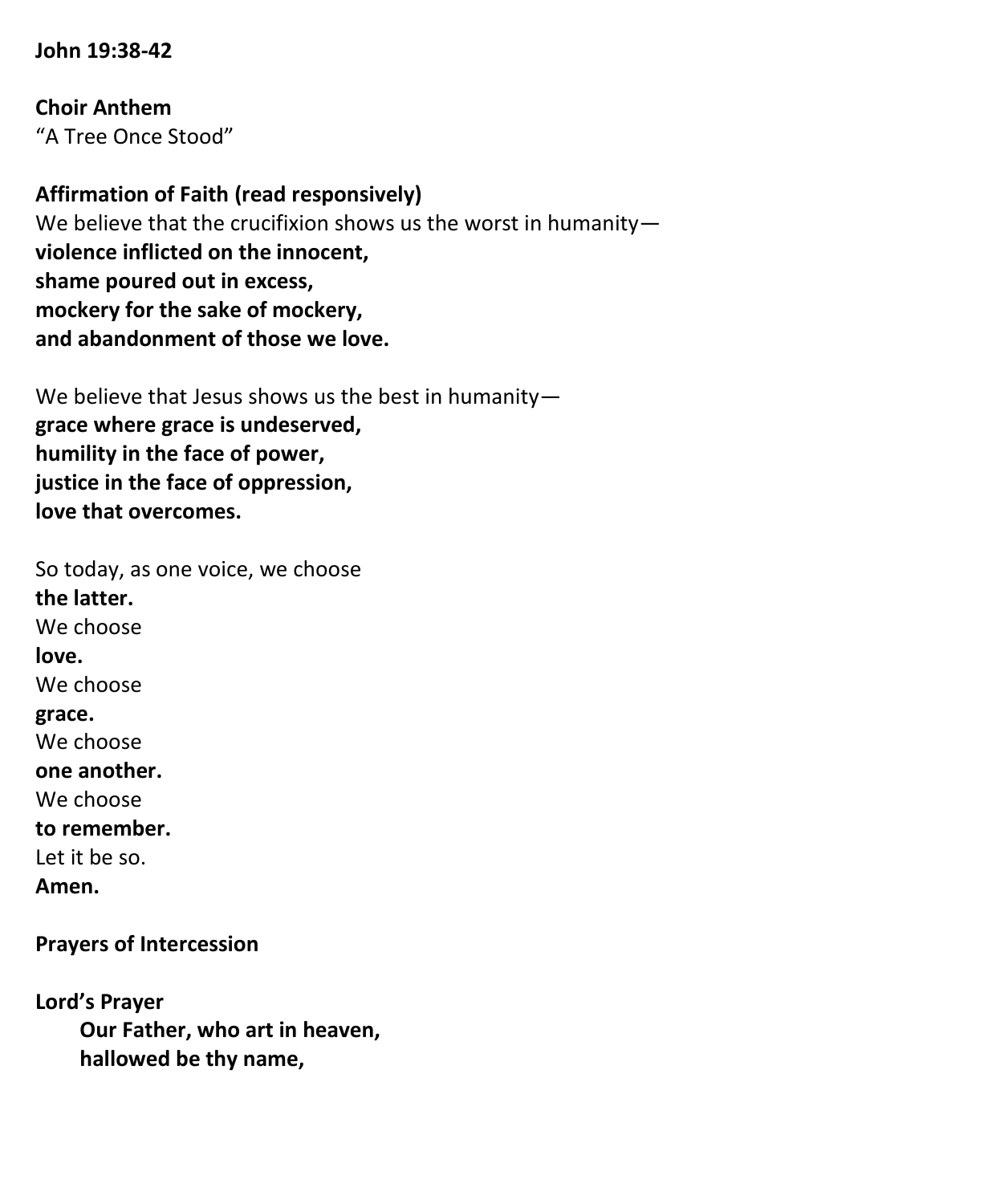**thy kingdom come, thy will be done, on earth as it is in heaven. Give us this day our daily bread; and forgive us our trespasses, as we forgive those who trespass against us; and lead us not into temptation, but deliver us from evil. For thine is the kingdom, and the power, and the glory, forever and ever. Amen.**

#### **Viola Solo**

"Suite 2: Sarabande" by JS Bach Emily Davis

*Please depart the sanctuary in silence as soon as you are ready.*